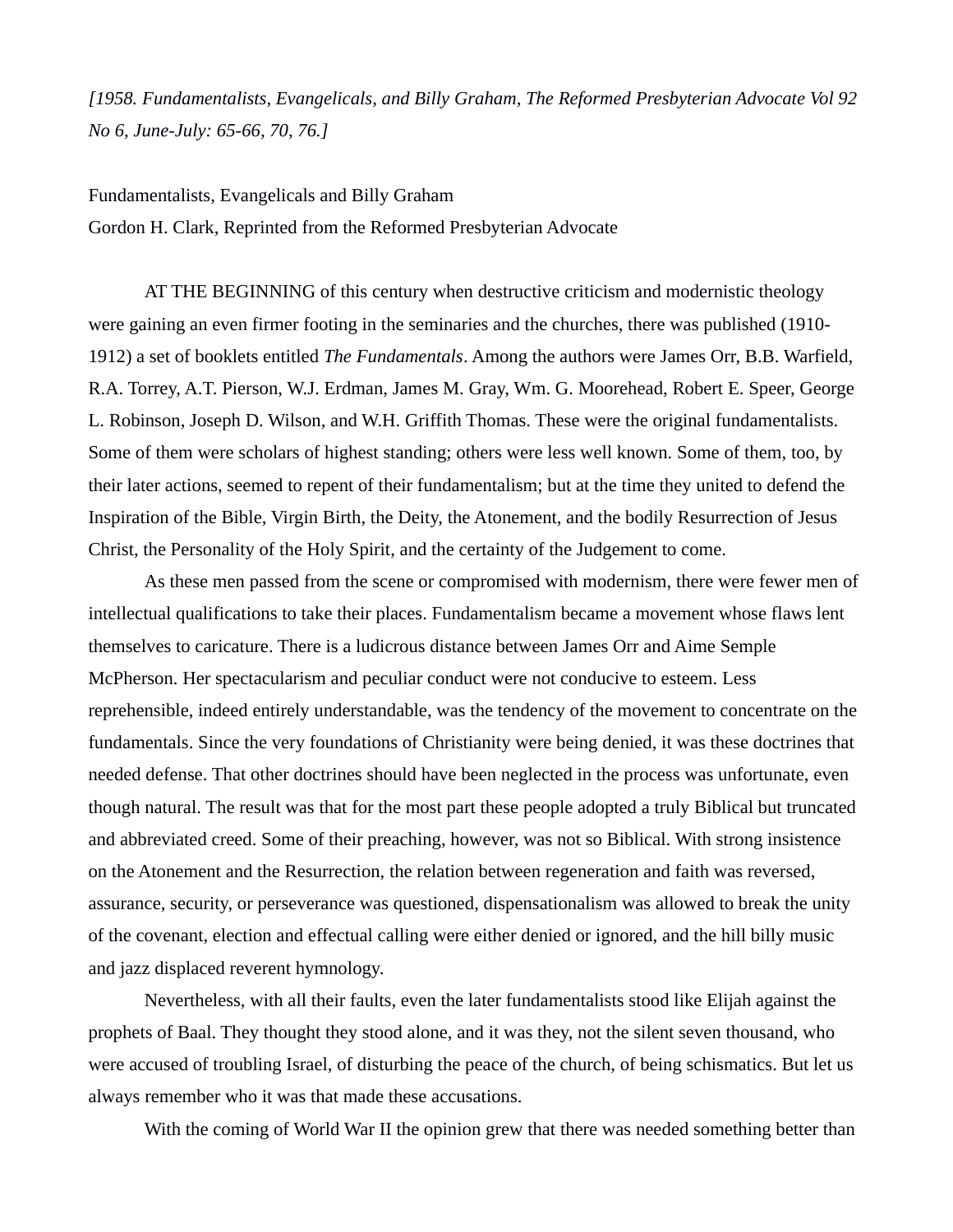the fundamentalist program. A new movement was initiated that adopted the name evangelical. The most prominent aspect of this movement is the National Association of Evangelicals. More recently the bi-monthly periodical, *Christianity Today*, mailed to 160,000 ministers and church workers, as added itself to the evangelical movement. The dominating motives seem to have been the ineffectiveness, the crudity, the oft-asserted unloveliness of fundamentalism, rather than a desire for a fuller presentation of the message of the Scriptures. The creed of the N.A.E., consisting of seven short articles, is as brief and inadequate as the usual fundamentalist statements. In fact, it can hardly be called evangelical at all, for a Roman Catholic would find little in it that he could not accept. An associated group, the World Evangelical Fellowship, has a slightly different creed. One of its phrases is 'salvation by faith apart from works.' This surely is not Romish, but neither is it evangelical; for while the Bible definitely teaches justification by faith alone, it also teaches that sanctification, an essential part of salvation, involves a life of good works. See Romans 6.

At the same time our judgment of these groups should not be entirely negative. The N.A.E. is doing a great work for the right of evangelics to preach the gospel by radio, for the defeat of Romish purposes, for the stimulation of the Sunday Schools, for Christian schools, for world relief, and for many worthy and needy causes. These men are doing the Lord's work and deserve our prayers and support.

*Christianity Today* is also doing a good work, but it is much less evangelical. Its Declaration of Principles (Oct. 14, 1957) avoids accepting the infallibility of Scripture and contents itself with a vague neo-orthodox language to the effect that "the Bible is the authoritative disclosure of God's word." There is no affirmation of the Virgin Birth, the Atonement or the Resurrection. Virtually everything that makes Christianity distinctive is either blurred or omitted. Nothing much but the name of Jesus Christ remains. Let is be gratefully acknowledge that *Christianity Today* has published articles defending the Deity of Christ, the Virgin Birth, and the Resurrection. It is well edited. Only, it seems that its owners and directors are less interested in evangelical doctrines than its editors are.

Into this present complicated situation of decadent fundamentalism, energetic but ambiguous 'evangelicalism,' dominant neo-orthodoxy, and the remains of modernistic liberalism comes the phenomenal Billy Graham. The liberals are naturally disgusted with him. The neo-orthodox are ready to make some alliance with him. The fundamentalists are dismayed at his acceptance of, indeed his seeking for, the sponsorship of unbelievers; and they wonder why he does not warn his converts away from unbelieving churches. The evangelicals are his enthusiastic supporters.

Such a prominent figure is sure to draw criticism both just and unjust. He has been accused of referring his Roman Catholic converts to Romish priests. This charge could be thought plausible in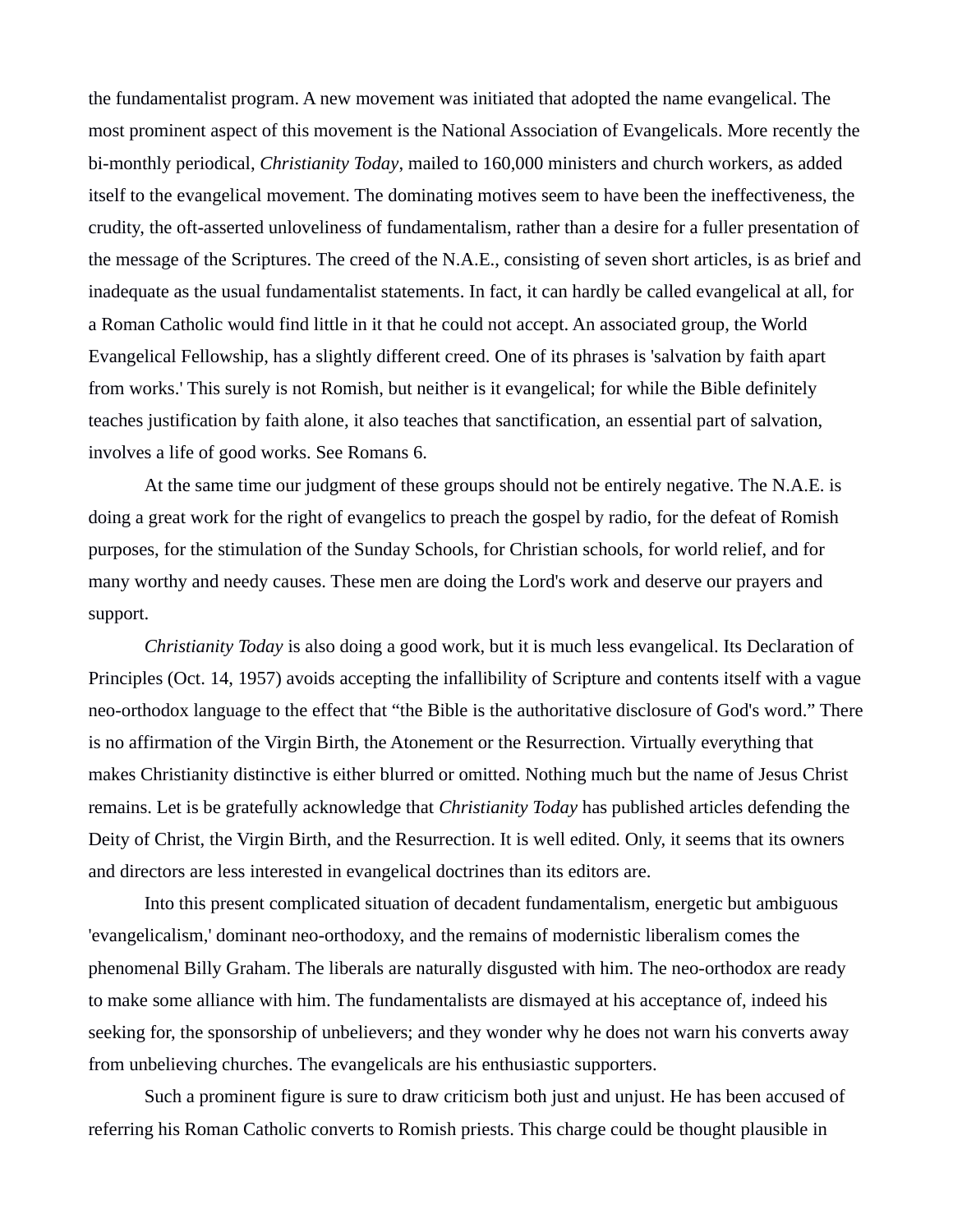view of his efforts to secure the support of as many churches as possible and his refusal to direct his converts only to churches that are true to the Bible. But I have a signed letter (not by Billy Graham) which says that a fundamentalist\* minister disguised himself as a priest and somehow secured cards that were incorrectly filled out and mistakenly directed to a priest. My letter states, "It is untrue that cards are referred to Roman Catholic priests and Jewish rabbis. I have this directly from Dr. Graham himself." If now, cards were in fact obtained under false pretense, such conduct is utterly reprehensible and without any excuse whatever. We may perhaps disapprove of seeking modernist and neo-orthodox support and of referring converts to modernistic churches, but simple honesyt requires us to expose evil rumors that have been evilly invented and circulated.

Such unwarranted attacks on this exceptional evangelist have produced another unfortunate result. By way of reaction they have driven Dr. Graham's evangelical supporters to absurd and unchristian defenses. It is now being said that Dr. Graham's acceptance of modernist and neo-orthodox sponsorship is justified Biblically by the fact that the Apostle accepted the sponsorship of the Stoics and Epicureans on Mars Hill. This argument, believe it or not, has actually appeared in print.

Now, though it seems unnecessary to answer such a silly contention, perhaps it ought to be pointed out, especially since some "*evangelicals*" show scant knowledge of what evangelical means, that Paul neither sought nor accepted pagan sponsorship. The Epicureans and Stoics, who "spent *their* time in nothing else but either to tell or to hear some new thing," said to themselves, "What will this babbler say? … And they took him and brought him unto Areopagus saying, May we know what this new doctrine, whereof thou speakest, is?" These philosophers were curious; they wanted to find out what Paul's new doctrine was; so, they took Paul from the market place and brought him to the quieter Areopagus where they could listen to him in more comfort. They assuredly did not form a committee to invite him to Athens, nor did they sit on the platform and give approval to Paul's appeals to the Athenian populace. They simply asked Paul to speak to them. This is not sponsorship. And Paul did not refer his converts to the Stoic and Epicurean churches.

Actively to seek modernistic sponsorship for the purpose of having all the churches present a united front seems to be in accord with the principle, Let us do evil that good may come. Dependence on such support is independence and distrust of the power of the Holy Spirit.

In this disturbed and confused age, when the most prominent defenders of the gospel dilute and even distort it, there is an available rule for judgement and action. It is by no means popular, but it has God's approval. When Paul said farewell to the Ephesians on his way to Jerusalem, he said, "I am pure from the blood of all men, for I have not shunned to declare unto you all the counsel of God" (Acts 20:26-27).